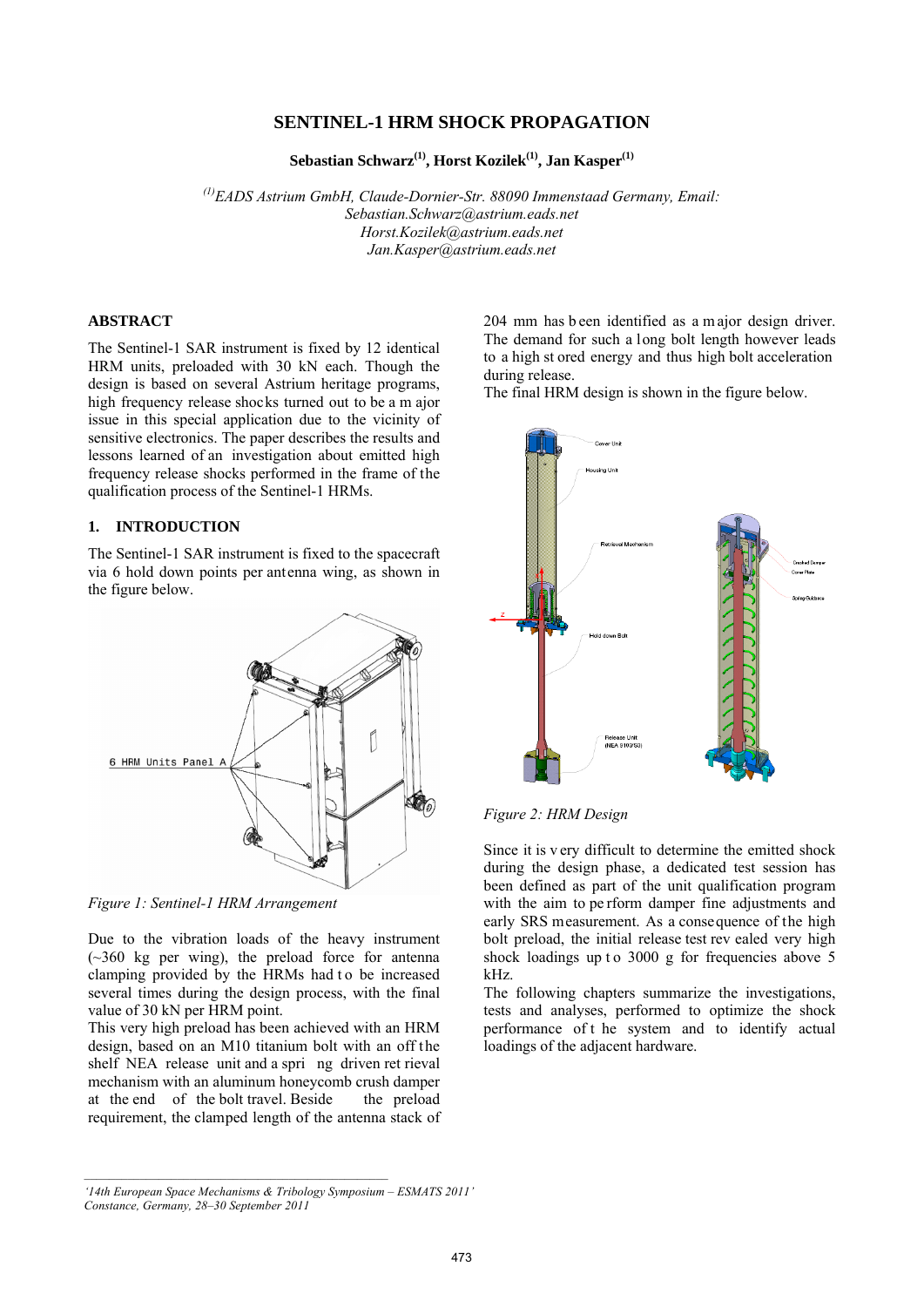## **2. DAMPER SELECTION**

In the early phase of the project, a t rade-off between different impact shock dampers has been performed, with the aim to find a re-u seable system with the required performance. Beside the robustness and t he capability to absorb the high impact energy, the wide operational temperature range of -80°C to +80°C turned out to be the a major design driver.

According to this, 3 possible solutions where identified:

- Silicone rubber ring, made of Elastosil RT607
- Metal wool pieces in different configurations
- Pre-crushed Aluminum honeycomb

The different damper designs are sh own in the figures below:



*Figure 3: Silicone ring* 



*Figure 4: Metal wool* 



*Figure 5: Pre-crushed honeycomb* 

During impact testing with representative bolt preload, the following SRS figures have been recorded:



*Figure 6: SRS Results of different Shock Dampers* 

From these results, it was cle ar that the silicone rubber does not provide a suf ficient damping. It was al so assumed that the perform ance of the rubbe r would decrease significantly at lower temperatures leading to even higher shocks . The metal wool, although it provides a better damping performance and almost no temperature dependency, has also been discarded since it was p ermanently deformed after testing . The precrushed aluminum honeycomb however provided excellent damping capabilities without temperature dependency.

For the application within the SAR system however, aluminum crush dampers are considered critical due to the possible liberation of metallic p articles from the HRM envelope to the antenna aperture. This has been prevented by a dedicated particle seal made from 2 layers of Kapton foil in form of a collar around the bolt.



*Figure 7: Kapton particle seal* 

During life testing, it was demonstrated that the particle seal encloses the inne r HRM envelope s uccessfully, even after 40 release operations.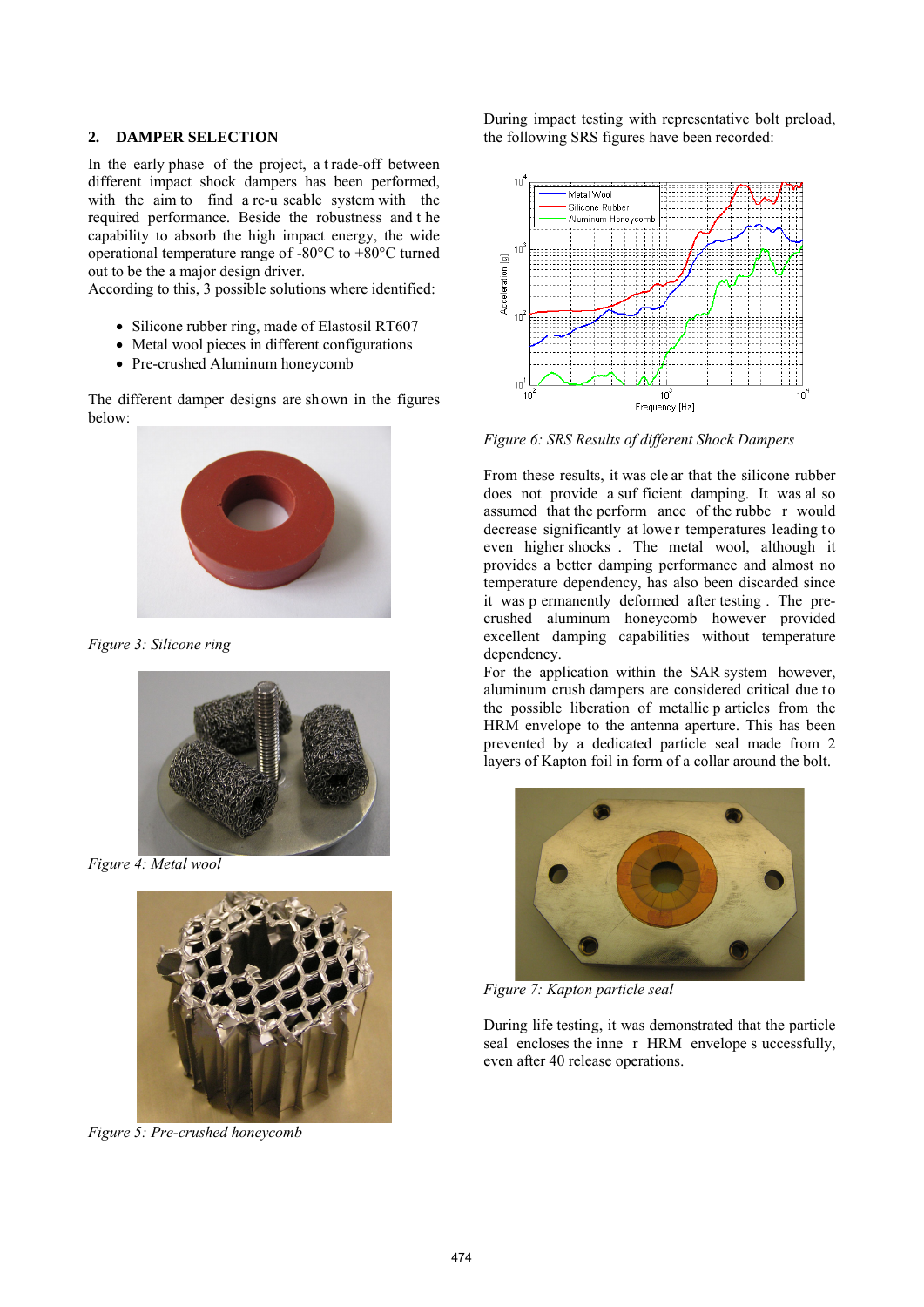#### **3. INITIAL RELEASE TEST RESULTS**

After optimization of the impact damping system, a representative release test at ambient condition has been performed. The time data and SRS results are shown in the figures below.



*Figure 8: SRS from initial release* 

From this results, it is o bvious that the shock, produced by the impact of the bolt to the damper is n egligible compared to the release shock. Furt hermore it is noticeable that the system has a very low shock for frequencies below 2 kHz. For high frequencies however the accelerations increase up to 3000 g in seve ral directions, which has b een considered critical for the SAR electronics on the antenna.

## **4. BOLT MATERIAL SELECTION**

In order to decrease the high SRS levels during the release operation (while maintaining the required preload) it was investigated whether the stored energy of the system could be reduced by a di fferent bolt material. Due to the fact t hat the bolt release by t he NEA is m ore a slid ing movement in the first milliseconds than a s udden release, it was assumed that a smaller bolt elongation could gain additional advantage since a higher percentage of the stored energy would be transferred to sliding. In addition, following the relation between the stiffness k, the stored energy  $E_{\rm P}$ and the displacement x it is clear that a highe r young's modulus leads to a l ower stored energy, since x i s considered quadratic in the equation.

$$
E_P = \frac{1}{2} \cdot k \cdot x^2
$$

Due to the high preload however, the amount of possible bolt materials is limited. From th e few alternatives on the market a bolt made from Inconel has been chosen for further testing, since the calculated stored energy is only about 65 % of the one of the Titanium. The SRS results however showed the opposite effect. Altho ugh the lev els are i dentical for lower frequencies, the Inconel bolt doubles the accelerations above 5 kHz.



*Figure 9: SRS comparison Titanium - Inconel Bolt* 

This was not expected, but the e xplanation is conclusive. Due to its higher stiffness, the Inconel bolt is less elongated by the pre-tension. Consequently the energy has to be released in a shorter length/time. This leads to higher shock levels in the higher frequency range.

In addition to the poor release characteristic, it has to be considered that the higher density of t he Inconel, compared to the Titanium increases the moving mass of the bolt. He nce the crus h damper would need to deal with a m ore severe impact energy. Accordingly, the Titanium bolt was maintained as baseline for the HRM design.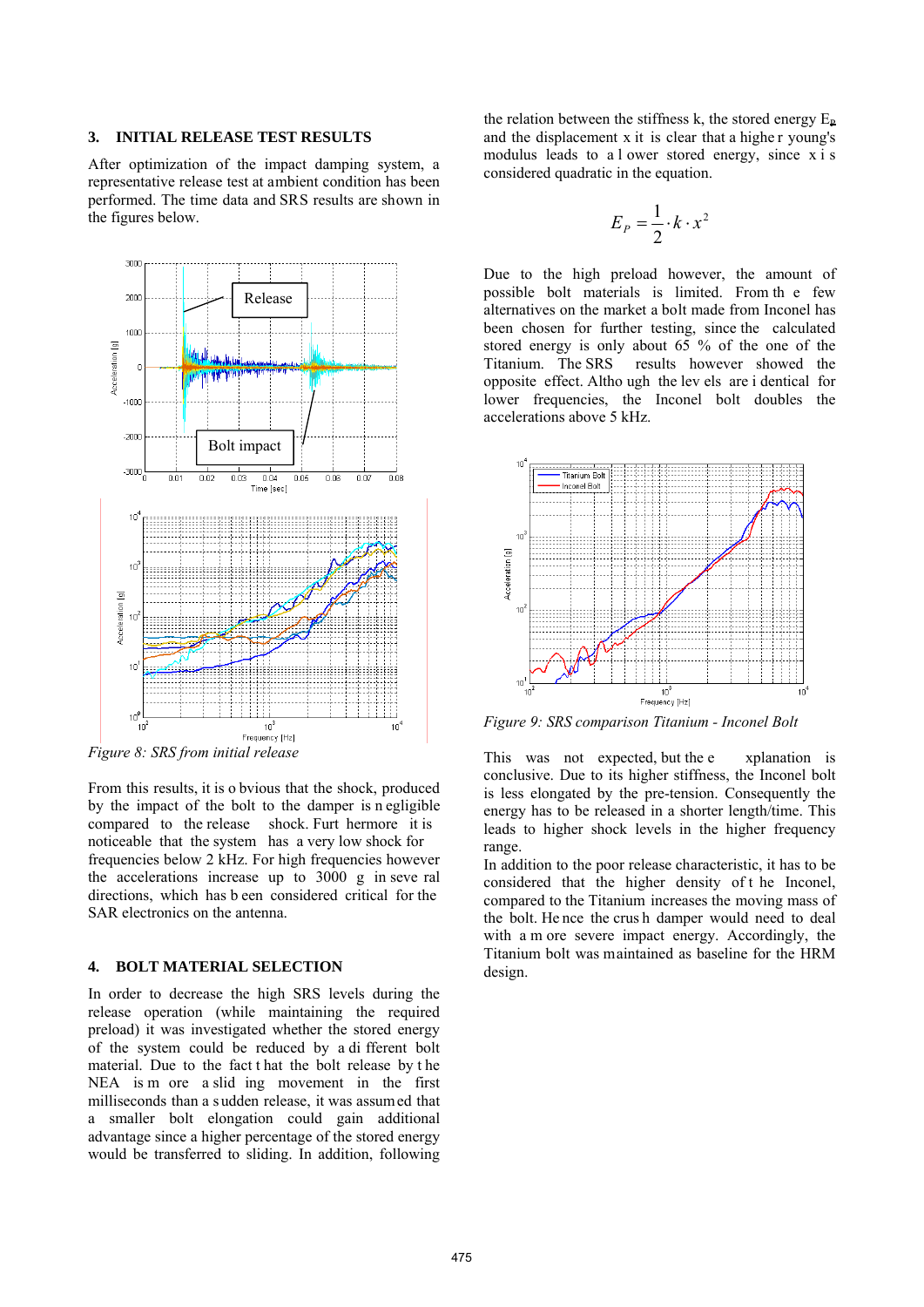## **5. TRANSFER FUNCTION MEASUREMENT & INTERPRETATION**

In order to identify the shock loading of the most critical electronic equipments, the tr ansfer function from the shock source through the structure needed to be determined. Since the shock path contains several bolted interfaces, as well as som e complex geometries, it was considered impractical to apply analytical methods or FEM. The direct shock path is shown in the figure below:



*Figure 10: Shock Path* 

Due to the distance from the source to the electronics of about 200 mm, the attenuated loading can be characterized as mid field s hock. This means that t he loading spectrum contains both, direct shock waves as well as structural resonances.

Since the fully equipped antenna panel frame was not available for testin g at the time of the HRM qualification, a structural test sample with representative mounting interfaces has been used instead, see figure below.



*Figure 11: HRM Transfer Function Test Sample* 

This simplification however has complicated the interpretation of the transfer function measurement, as only the direct shock wave propagation can be considered accurate due to the re presentative shock path. The structural resonances however are considered to be very different, compared to those of the later antenna environment due t o the sim plified boundary conditions of the setup. For the preparation of the transfer functions, the differentiation between resonance amplification and direct shock propagation is a major task. Taking a look at the measured transfer functions, it is clear that the attenuation for frequencies above 4 kHz is sufficient to protect the adjacent electronics. It is however also noticeable that amplifications in the frequencies below 2 kHz achieve up to 34 dB.



*Figure 12: Transfer Function Summary* 

To clarify the characteristics of the mid field shock at the electronics level, the s ource signal, as s hown in the figure below, and t he attenuated signal have been compared in a spectrogram.



*Figure 13: Shock Time Signal* 

From the source spectrogram it is obvious that the emitted shock is highly transient and thus dominated by high frequency accelerations.